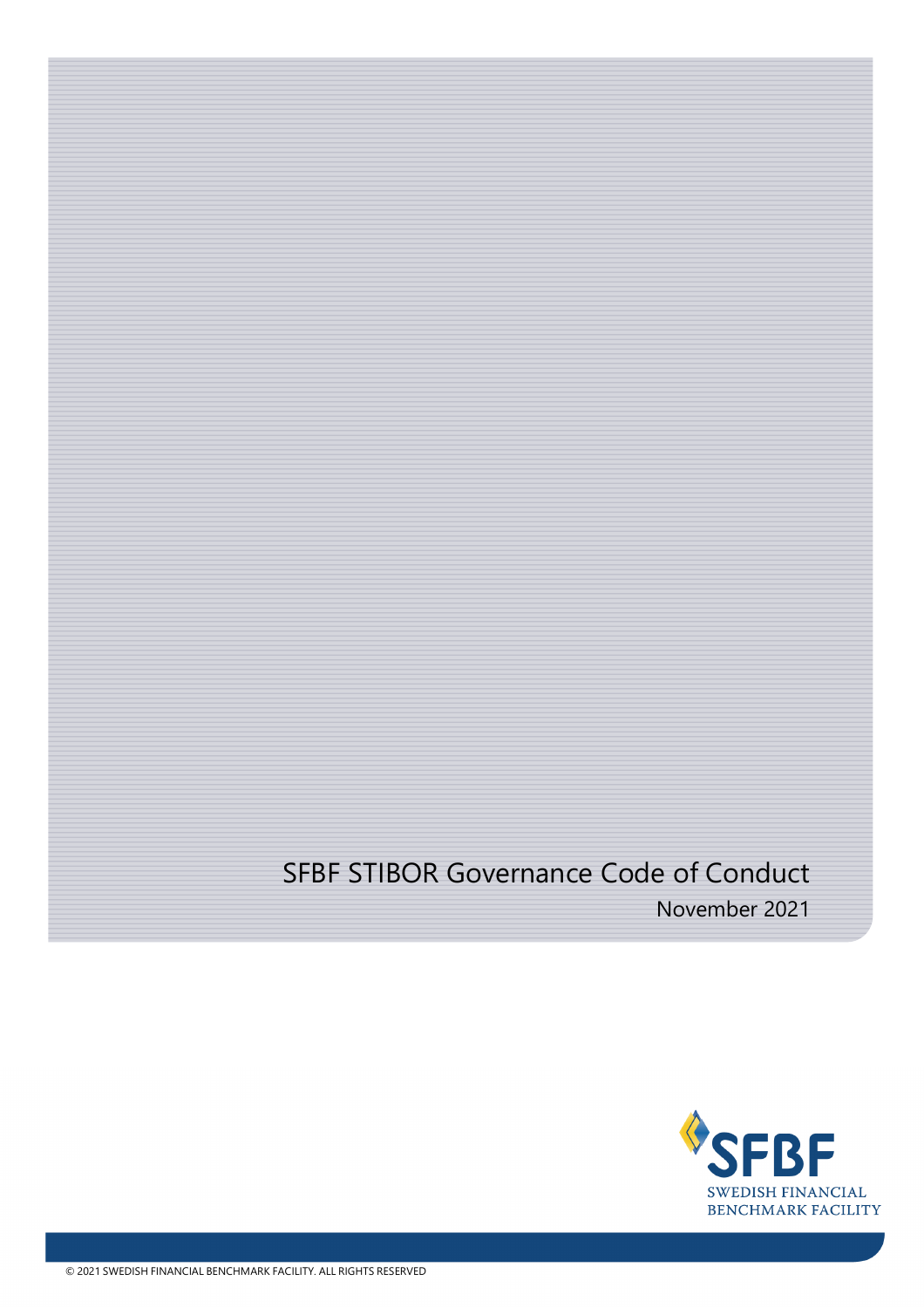# Contents

|  | 1.1   |  |  |
|--|-------|--|--|
|  | 1.2   |  |  |
|  |       |  |  |
|  | 2.1   |  |  |
|  | 2.2   |  |  |
|  | 2.3   |  |  |
|  | 2.4   |  |  |
|  | 2.4.1 |  |  |
|  | 2.4.2 |  |  |
|  | 2.4.3 |  |  |
|  | 2.5   |  |  |
|  | 2.6   |  |  |

Copyright © 2021 by Swedish Financial Benchmark Facility (SFBF) all rights reserved. This document or any portion thereof may not be reproduced or used in any manner whatsoever without the express written permission of the SFBF.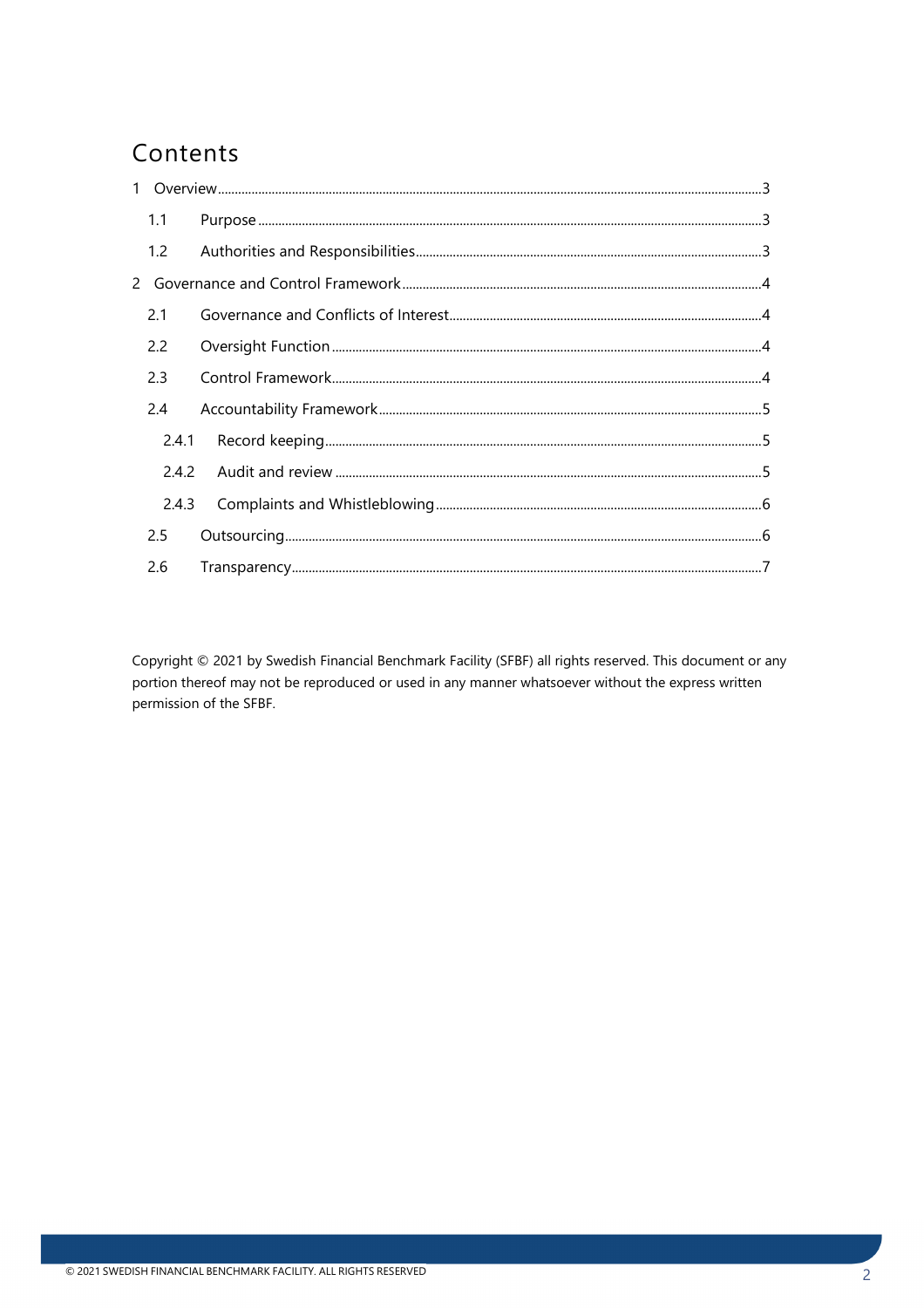# <span id="page-2-0"></span>1 Overview

### <span id="page-2-1"></span>1.1 Purpose

The Swedish Financial Benchmark Facility (SFBF) as a critical benchmark administrator, has the responsibility of defining and implementing robust governance and control arrangements to ensure STIBOR's integrity and reliability.

The STIBOR Governance Code of Conduct (GCC), sets out the governance, control and accountability frameworks established by the SFBF for the provision of STIBOR. The GCC is one of four components of the STIBOR Governance Framework, adopted by SFBF to establish the requirements and principles related to the provision of the STIBOR benchmark. The other three components are:

- a. The **STIBOR Panel Bank Code of Conduct (PBCoC)**, which sets out the requirements for Panel Banks in providing input data contributions to the SFBF for the provision of STIBOR.
- b. The **STIBOR Code of Obligations of Calculation Agent (COCA)**, which sets out the requirements for the Calculation Agent in acting as an agent of the SFBF for the determination of STIBOR.
- c. The **STIBOR Calculation Methodology (CM)**, which sets out the methodology for the calculation of STIBOR under both regular and contingency circumstances.

The STIBOR Governance Framework is supported by a set of policies and procedures covering all aspects of the provision of the benchmark.

The GCC is based on the EU BMR *Chapter 1 Governance and control by administrators*.

The standards set in the GCC are additional to and do not supersede any relevant legislation, regulation, or other regulatory guidance applicable to the SFBF. The SFBF and the competent supervisory authority should be notified of any potential inconsistencies between the GCC and such legislation or regulation.

### <span id="page-2-2"></span>1.2 Authorities and Responsibilities

The SFBF Board of Directors (the Board) is the governing body of the SFBF. The Board approves the components of the STIBOR Governance Framework, and changes thereto, based on their own considerations and recommendations, as applicable, of the Benchmark Oversight Committee (OC)

The OC is an independent committee composed of a balanced representation of stakeholders, which exercises an independent oversight over all aspects of the provision of STIBOR, including governance and methodological aspects.

The Risk and Compliance Committee (the RCC) provides, among other duties, oversight over the SFBF's overall risk management governance structures and risk management program, as well as over quality and integrity of the SFBF's auditing processes.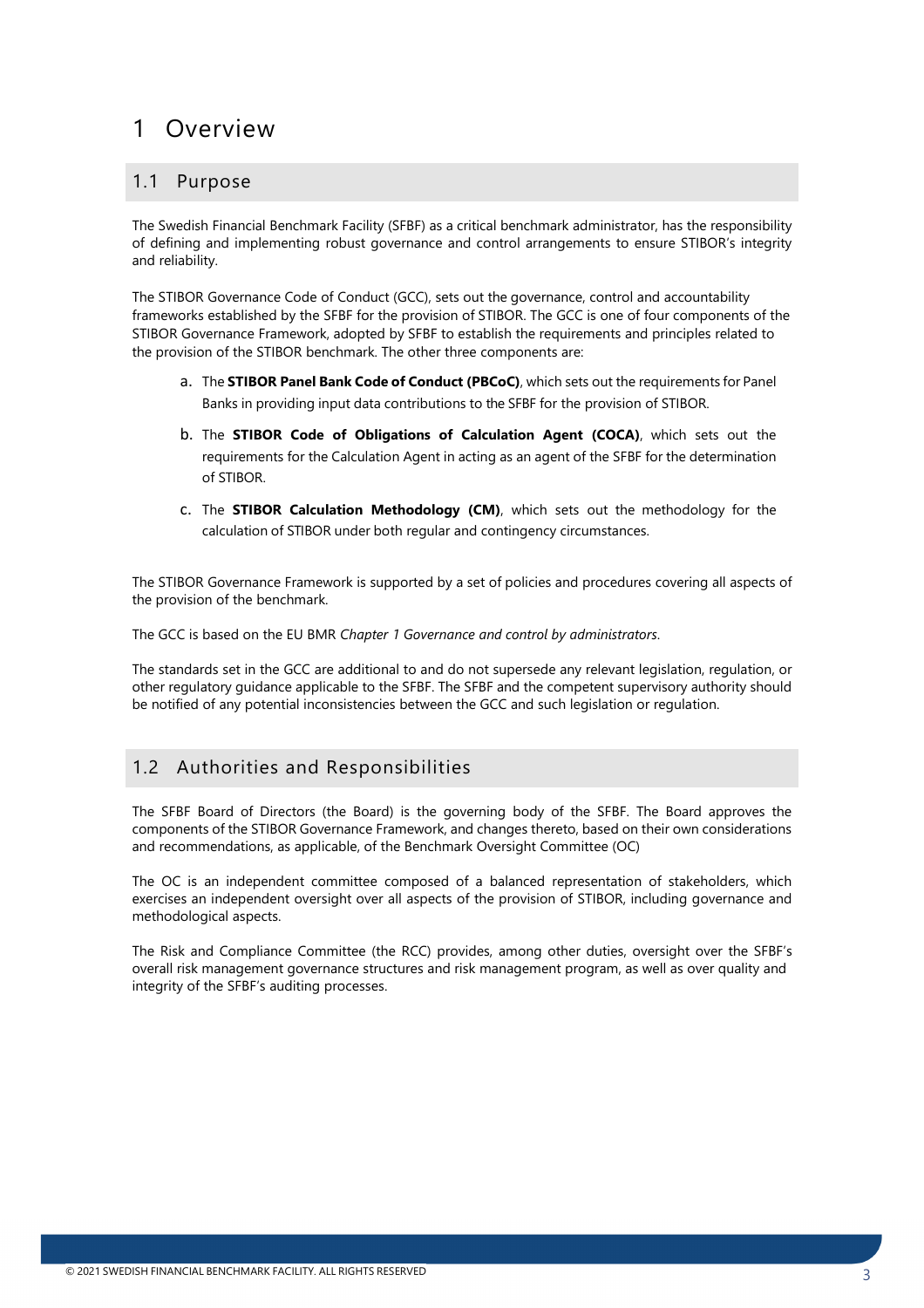# <span id="page-3-0"></span>2 Governance and Control Framework

# <span id="page-3-1"></span>2.1 Governance and Conflicts of Interest

The SFBF has in place robust governance arrangements, which includes a clear organisational structure, with well-defined and clearly identified roles and responsibilities for all persons involved in the provision of STIBOR.

The SFBF has a Conflicts of Interest policy for managing conflicts of interest applicable to different parties involved in the provision of STIBOR. Panel Banks' requirements for managing conflicts of interest are stipulated within the PBCoC and the management of conflicts of interest within the OC is detailed in the OC Terms of Reference.

SFBF employees and members of the SFBF Board and OC are required to sign a declaration of interest on an annual basis. Declarations of interest of members of the OC are published on the SFBF's website.

## <span id="page-3-2"></span>2.2 Oversight Function

The SFBF has established and maintains a permanent and effective oversight function, the OC, that exercises an independent oversight of all aspects of the provision of STIBOR including governance and methodological aspects.

The procedures and governance arrangements related to the composition, duties and functioning of the OC are established in the OC Terms of Reference that form an integral component of the GCC.

#### <span id="page-3-3"></span>2.3 Control Framework

The SFBF has in place a control framework for the provision of STIBOR, with the objective of ensuring its compliance with regulatory standards and maintaining the integrity and quality of the benchmark.

This control framework includes:

- a) management of operational risk,
- b) adequate and effective business continuity and disaster recovery plans and
- c) contingency procedures in the event of a disruption in the process of the provision of STIBOR.

The SFBF has in place a comprehensive risk management framework aimed at maintaining robust benchmark operations, financial resources, and reputation for prudent conduct. It also aims at effectively identifying, managing, and mitigating its current and emerging risk exposures.

The Board has established the RCC to provide, among other duties, oversight over the SFBF's overall risk management governance structures and risk management program, as well as over quality and integrity of SFBF's auditing processes. In this context, the RCC, oversees the management of risks related to the benchmark administration, calculation, and publication and the implementation of associated mitigating actions.

The SFBF has developed a Business Continuity Plan (BCP) to ensure that SFBF services and operations can be maintained or recovered in a timely manner in the event of a disruption.

The SFBF also ensures that third parties involved in the provision of the benchmark have a business continuity and disaster recovery plan in place in order to avoid any disruption in the daily calculation and dissemination of the benchmark.

The SFBF has adopted fallback arrangements under contingency circumstances. The determination methodology under contingency circumstances is defined in the CM.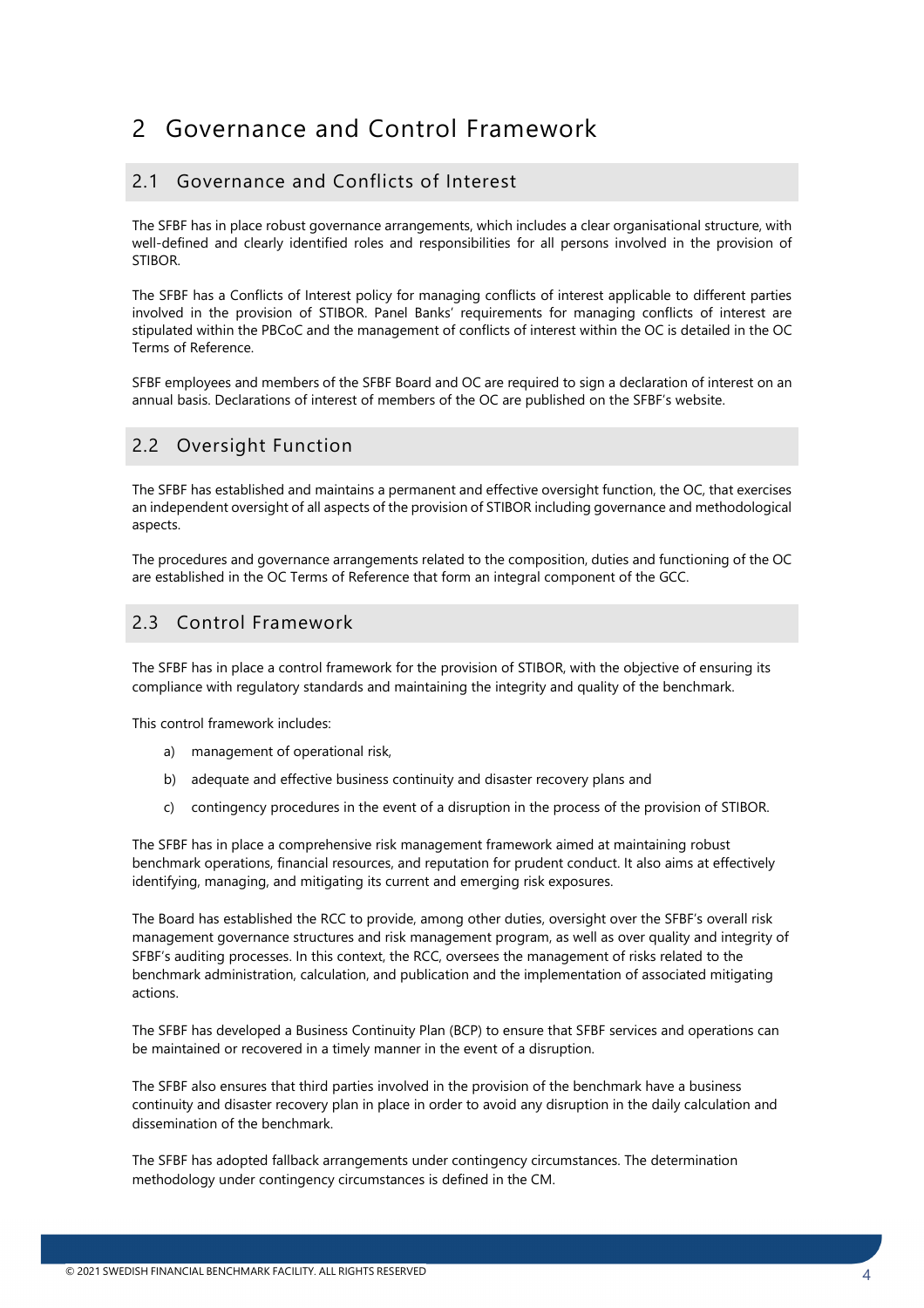The OC oversees the implementation of controls designed to monitor Panel Banks fulfilment of their obligations under the PBCoC following the applicable standards for input data. Panel Banks are required to confirm adherence to the PBCoC annually.

The OC oversees that control measures to assess the quality of STIBOR are undertaken and reviews reports on the performance of individual Panel Banks. To carry out the necessary controls (including consistency and plausibility checks before and after publication) the SFBF can request information from Panel Banks, while ensuring confidentiality of all non-public data supplied.

The SFBF has put into place policies and procedures regarding the effective oversight of the outsourced Calculation Agent such as contracts, SLAs and the COCA.

Control framework requirements for Panel Banks and for the Calculation Agent are defined respectively in the PBCoC and COCA.

## <span id="page-4-0"></span>2.4 Accountability Framework

The SFBF has in place an accountability framework covering record-keeping, auditing, and review, complaints, and whistleblowing process, in compliance with applicable regulatory requirements.

#### <span id="page-4-1"></span>2.4.1 RECORD KEEPING

The SFBF has in place a record keeping policy that establishes the guidelines governing the retention and appropriate deletion of records related to the administration of the SFBFs benchmark, with the aim to maintain an accessible audit trail for its activities and operations.

The record keeping policy defines the retention requirements applicable to the SFBF with regards to records related to the administration of the SFBF's benchmark.

Record keeping obligations for Panel Banks and for the Calculation Agent are defined respectively in the PBCoC and COCA.

#### <span id="page-4-2"></span>2.4.2 AUDIT AND REVIEW

The SFBF has in place internal reviews and audit arrangements to provide assurance on the effectiveness of the controls in place, taking into consideration the SFBF's responsibility as benchmark administrator and its core processes and procedures.

The SFBF will appoint an independent external auditor to review and report on its compliance with STIBOR's methodology and with EU BMR at least annually.

The OC and RCC review the SFBF's internal reviews and external audits related to the STIBOR governance and design, the integrity of the benchmark determination and/or the STIBOR control framework and monitor the implementation of recommendations or remedial actions.

Upon request, the SFBF will provide the details of the internal reviews and external audit reports referred to above to its competent supervisory authority.

Upon the request of its competent supervisory authority or any benchmark user, the SFBF will publish the details of the external audit reports referred to above.

Audit requirements for Panel Banks and for the Calculation Agent are defined respectively in the PBCoC and COCA.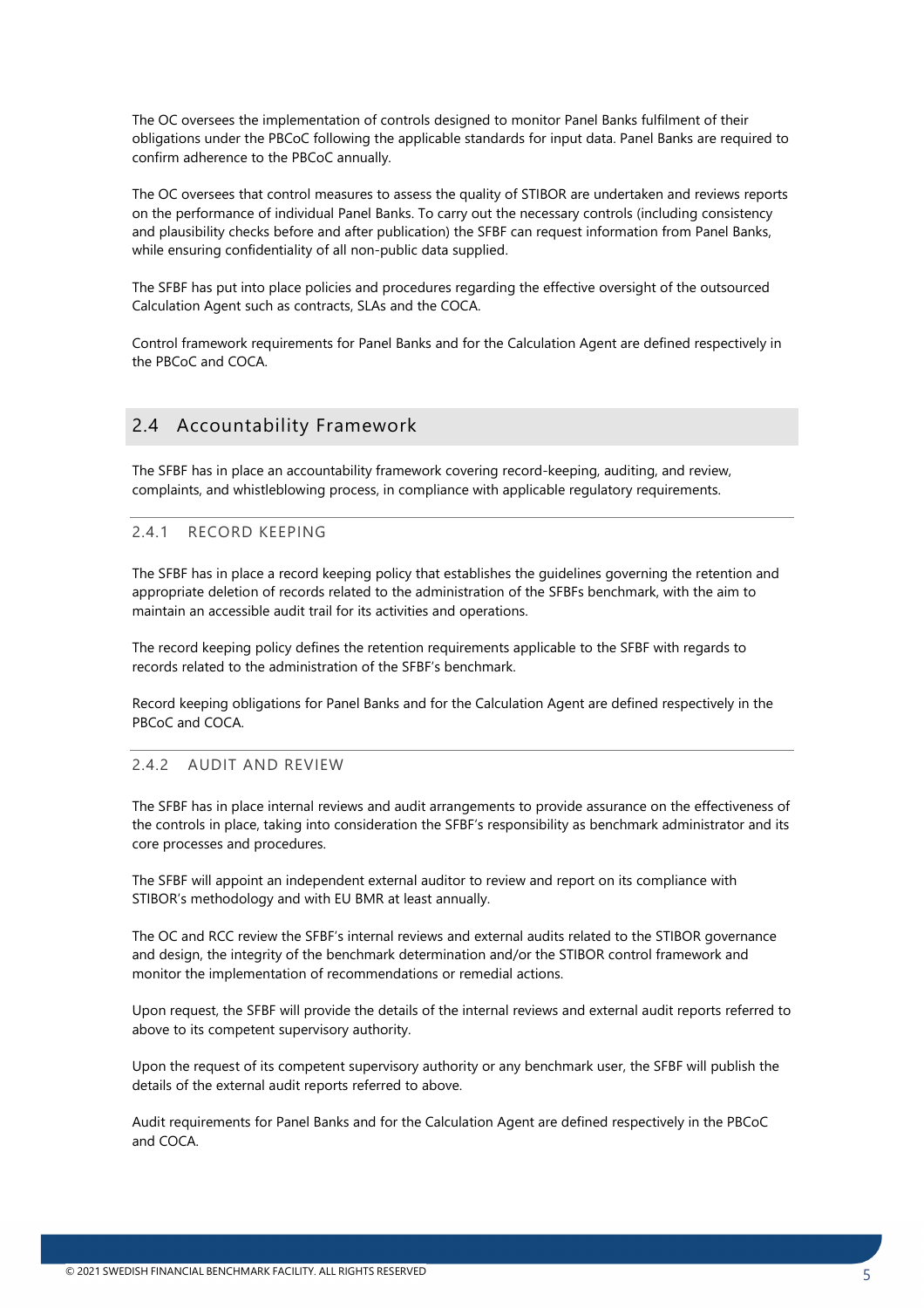#### <span id="page-5-0"></span>2.4.3 COMPLAINTS AND WHISTLEBLOWING

The SFBF has in place a Complaints Handling Procedure which defines the procedures for receiving, investigating, and retaining records concerning complaints made in relation to the SFBF's benchmark provision process.

The Complaints Handling Procedure:

- a) permits complaints to be submitted through an electronic submission process, available on SFBF's website
- b) contains procedures for:
	- i. receiving and investigating a complaint made about the SFBF's benchmark provision on a timely and fair basis by personnel who are independent of any personnel who may be or may have been involved in the subject of the complaint
	- ii. advising the complainant and other relevant parties of the outcome of its investigation within a reasonable period; and
	- iii. retaining all records concerning complaints
- c) contains a process for managing complaints, including an escalation process to those that are not resolved. Depending on the nature of the complaints and the potential breaches may be escalated to the Board and OC or to competent legal or regulatory authority, as appropriate; and
- d) requires all documents relating to a complaint, including those submitted by the complainant as well as the SFBF's own record, to be retained for a minimum of five years.

The SFBF has in place a Whistleblowing Policy in order to permit any individual to alert the SFBF on an anonymous basis, if necessary, on potentially suspicious or manipulative activity, or other issues that may affect the integrity of the SFBFS's benchmark.

The Whistleblowing Policy:

- a) permits reporting through an electronic submission process available on the SFBFS's website, on an anonymous basis, if necessary, of potentially suspicious input data or manipulative activity, conflicts of interest situations, misconduct by contributor, or other issues that may affect the integrity of the SFBF's benchmarks and, depending on the issue and the seriousness of the potential breach, to competent legal or regulatory authorities
- b) ensures appropriate protection (including of personal data) for persons who report potential or actual breaches and for the accused party; and
- c) ensures the right of the accused party to a hearing before the adoption of a decision concerning the party.

Complaints and whistleblowing requirements for Panel Banks and for the Calculation Agent are defined respectively in the PBCoC and COCA.

#### <span id="page-5-1"></span>2.5 Outsourcing

The SFBF has outsourced two important functions for the determination of STIBOR. The outsourced functions are:

- The Calculating Agent System (CA System) provided by Global Rate Set Systems (GRSS)
- The Helpdesk function provided by GRSS

The outsourced functions are managed through a services agreement with the supplier. The services are delivered in accordance with a Service Level Agreement that accompanies the services agreement. The SFBF is satisfied that the outsourced functions, for the provision of STIBOR, have been engaged in such a